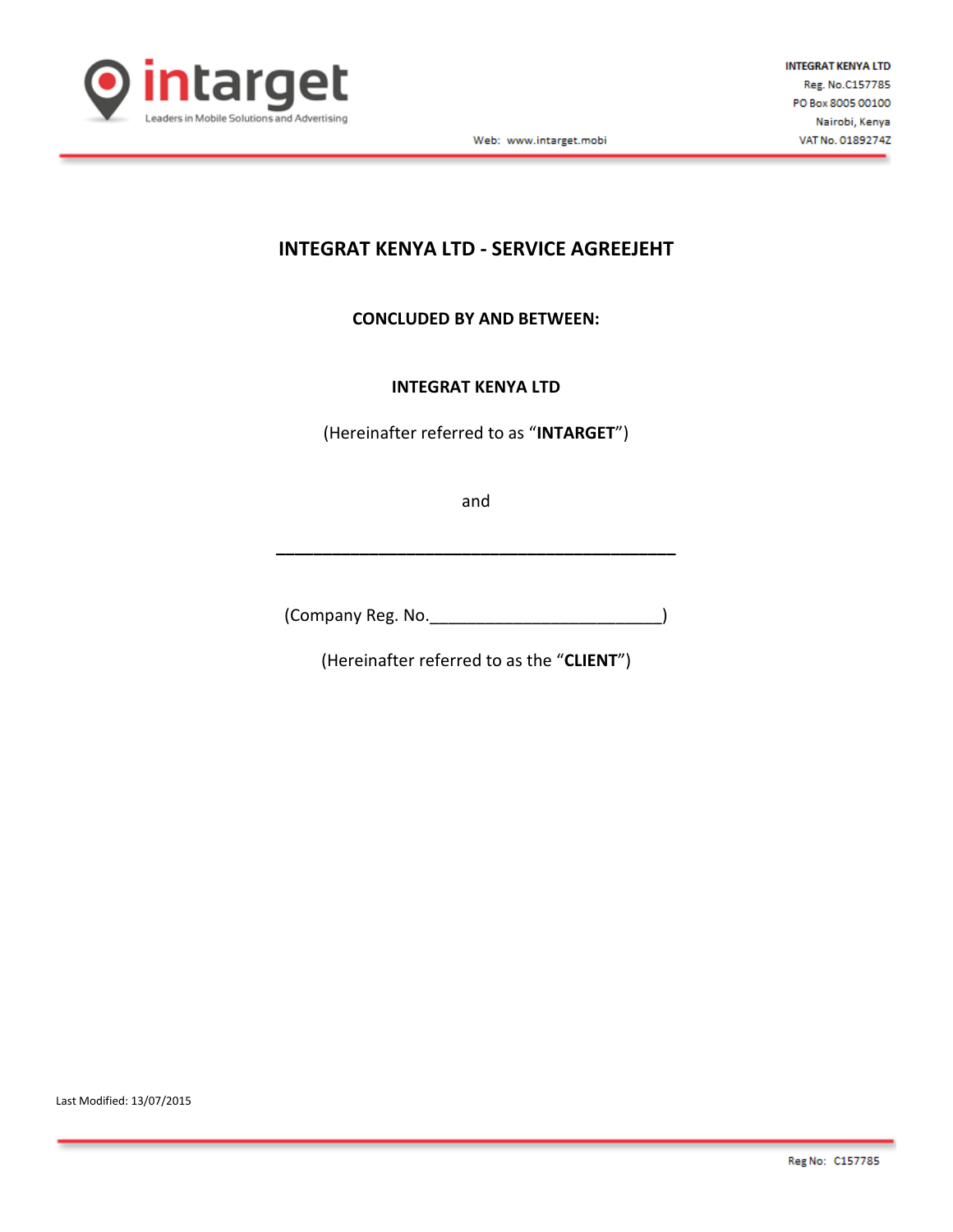

#### **WHEREAS:**

- 1. The **CLIENT** will make use of the **INTARGET** hosted messaging and scripting platforms to deliver services to its **CLIENT**S at a cost as set out in this agreement and its annexures.
- 2. **INTARGET** undertakes to provide an aggregation technology platform to enable the **CLIENT** to deliver mobile services to its **CLIENT**S as per this agreement.

## **WHEREAS IT IS AGREED AS FOLLOWS**:

- 1. **DEFINITIONS**: Unless otherwise determined by the context, the following words will bear the meanings set forth against them:
- 1.1 "**Attachment "A"** provides reference to the **INTARGET** cost structure.
- 1.2 "**Attachment "B"** provides the obligations of the parties in regard to service level standards.
- 1.3 A "**Bearer Cost"** is defined as the costs of the bearer used and consists of charges by the operator and **INTARGET**.
- 1.4 A "**Bulk Number"** is defined as a number used for bulk messaging. There is no revenue share for bulk numbers for incoming traffic.
- 1.5 A "**CLIENT"** is defined as a content provider making use of **INTARGET's** technology and services.
- 1.6 A "**Credit"** is defined as the minimum transaction cost. Different credits will apply to different services. Credit value is defined in the Cost Document.
- 1.7 The "**Effective Date"** is the date of signature of this agreement by the Party signing last in time, unless otherwise agreed to in writing, by the parties.
- 1.8 A "**Message"** is defined as a transaction exiting or entering the **INTARGET** Messaging Platforms through one of the API's (Application Protocol Interface).
- 1.9 A "**Mobile Operator"** is defined as a GSM (Global Systems for Mobile Communication) network provider.
- 1.10 A "**Premium Revenue Band"** is defined as a predefined charge associated with a specific number allocated by the Operator.
- 1.11 A "**Private number"** is for one customer's exclusive use.
- 1.12 A "**Shared Number"** is defined as a number shared by multiple **CLIENT**S.
- 1.13 A "**Short Code"** is defined as a 5-digit code allocated by the operators for across network support. A same short code is allocated by all the networks and linked to the same tariff band.
- 1.14 "**SLA"** is defined as a Service Level Agreement.
- 1.15 A**"SMS MO"** (or Mobile Originating) message is defined as an SMS that is originated from the mobile phone.
- 1.16 A "**SMS MT"** (or Mobile Terminating) message is defined as an SMS that is terminated on the mobile phone.
- 1.17 A "**Subscriber"** is defined as a mobile phone user.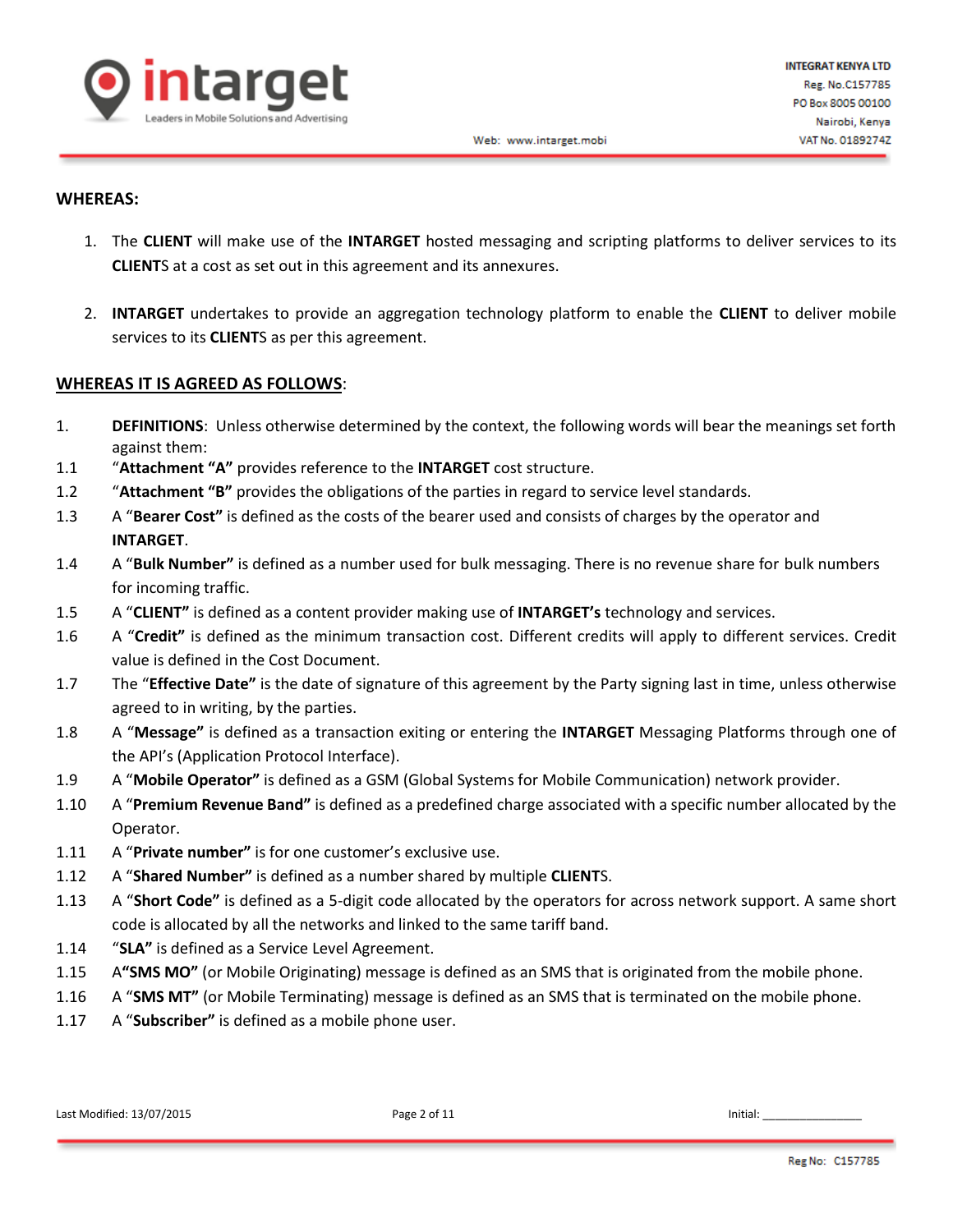

- 1.18 A "**Transaction"** is defined as a sequence of events to complete a single action e.g. to receive a SMS (Short Message Service), to send a SMS, to send data, to receive data, to request a location, to send a location, to send a MMS (Multi Media Message), to receive a MMS, to send an e-mail etc.
- 1.19 A "**USSD"** (Unstructured Supplementary Service Data) Number is defined a number allocated for use for USSD services.
- 1.20 "**WAP"** is defined as a Wireless Application Protocol.
- 1.21 A "**WASP"** is defined as a Wireless Application Service Provider.
- 1.22 **"CAC**" is the Communications Authority of Kenya relative to the code of conduct of the CSPS, Providers of services in the mobile based industry and its clients.

## 2. **COMMENCEMENT AND TERM OF THIS AGREEMENT**

This agreement will commence on the Effective Date and shall continue for a fixed period of one year, where after the agreement shall automatically renew and then continue indefinitely from month to month on the same terms until cancelled by either party upon 30 (thirty) day's prior written notice to cancel the agreement to the other party, or as a result of breach as per clause 19. The onus of proof of termination is on the party wishing to terminate.

## 3. **CONTRIBUTION BY EACH PARTY**

- 3.1 **INTARGET** will supply a means to enable the **CLIENT** to deliver mobile services to its Subscribers, using technology developed by **INTARGET** for this purpose.
- 3.2 The **CLIENT** will pay **INTARGET** for services, transactions and use of its infrastructure as set out in Attachment  $"A"$ .

## 4. **COSTS AND REVENUE SHARE**

- 4.1 Each number will attract revenue for the **CLIENT** as indicated in Attachment "A" and **INTARGET** shall make payment thereof as follows:
- 4.2 **INTARGET** shall make payment to the **CLIENT** 67 days after the revenue share month-end. The payment time from the operator is 60 (sixty) to 90 (ninety) days after a full revenue month if no dispute arises. Revenue/discounts are payable/calculated on monthly traffic and not for the accumulated traffic over longer periods of time.
- 4.3 If payments owed to **INTARGET** are withheld by the mobile networks for any reason, these payments will also be withheld from the **CLIENT**, until such time as payments are received from the network, which will then be paid over to the **CLIENT**.
- 4.4 A minimum revenue claim of Kshs10,000 shall be allowed. The right to claim monies due shall expire within 6 months from date of web statement, and the **CLIENT** shall lose such monies payable.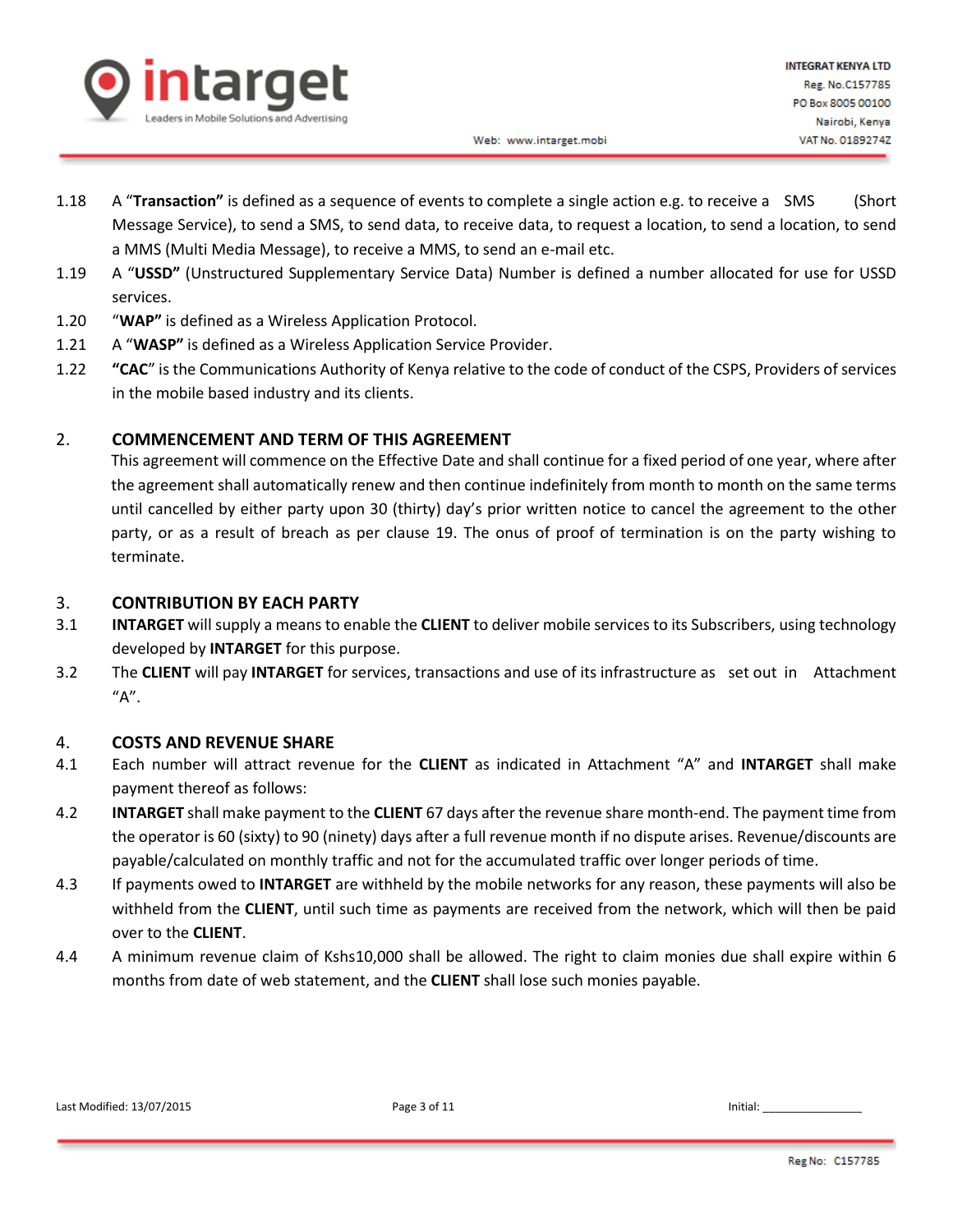

- 4.5 **INTARGET** service fees shall be invoiced monthly in advance. Any outstanding amounts owed to **INTARGET** by the **CLIENT** will be debited from their earnings, if payment conditions were not met. A pro-rata monthly fee shall be calculated for **CLIENTS** signing up during the month as follows, and is applicable only to the monthly fees. Pro-Rata Fee = (Total fee/30)\*days left in month.
- 4.6 The bearer transaction costs will be invoiced at the applicable rates monthly in arrears and the **CLIENT** shall bear the costs thereof. Fixed monthly fees are payable in advance; Fees for Bearer transactions – MT fees are charged for in arrears in accordance with network fees.
- 4.7 An **INTARGET** account needs to have a deposit value equal to no less than 45 days of 3 months average usage. No negative credit limits are allowed. Credit purchases are always made at 1 credit = 1 cent but 'discounts' are applied at the rate of consumption per bearer. No discounts for advance purchases will be allowed.
- 4.8 **INTARGET** expressly prohibits the sending and receiving of MO and/or MT messages through **NON**-**INTARGET** gateways and no revenue payments will be made for services which include MO and /or MT messages that were not sent through **INTARGETs'** gateways. No revenue payments will be made for services where corresponding MT messages were not sent through **INTARGETs'** gateways, for example the delivery of marketing messages enticing users to a service.

The **CLIENT** furthermore expressly agrees that it will not send any messages through **NON**-**INTARGET** gateways that refers to any valid **INTARGET** gateway service and takes full responsibility for and indemnifies **INTARGET** against any fines or actions with regards to messages which were not sent through **INTARGETs'** gateways.

- 4.9 The **CLIENT** should ensure payment of all taxes that are required to be paid in the Kenya in accordance with applicable laws and regulations. If **CLIENT** fails to do so and **INTARGET** has be required to pay **CLIENT** taxes upon request from tax authorities, **INTARGET** shall give the **CLIENT** 14 (fourteen) days' notice in writing to take prompt remedial action. Such notice shall contain a description of the taxes notified by the Governmental Authority and specify the amount due to be paid. Should **CLIENT** fail to take remedial action, and **INTARGET** is required by tax authorities to pay any amount of tax that was originally due by **CLIENT**, **INTARGET** shall have the right then to withhold such amounts from payments to the **CLIENT** and provide reference of such payments.
- 4.10 If required by any applicable Law, any deduction or withholding for or on amount of any taxes, duties, surcharges or the like shall be effected against all payments by **INTARGET** to the **CLIENT** under this Agreement. If **INTARGET** is required by applicable law to deduct or withhold any amounts, then such deductions or withholding shall be for the account of the **CLIENT** and **INTARGET** shall:
- 4.10.1 notify **CLIENT** of such requirements;
- 4.10.2 pay the relevant authority the full amount required to be deducted or withheld upon the earlier of determining that such deduction or withholding is required or receiving notice that such amount has been assessed against the **CLIENT**;
- 4.10.3 deliver to the **CLIENT**, an official receipt (or a certified copy) or other documentation provided by the relevant authorities evidencing such payment to those authorities within 60 (sixty) days of receipt of the certificate or official receipt from the relevant authority.

```
Last Modified: 13/07/2015 Page 4 of 11 Initial: ________________
```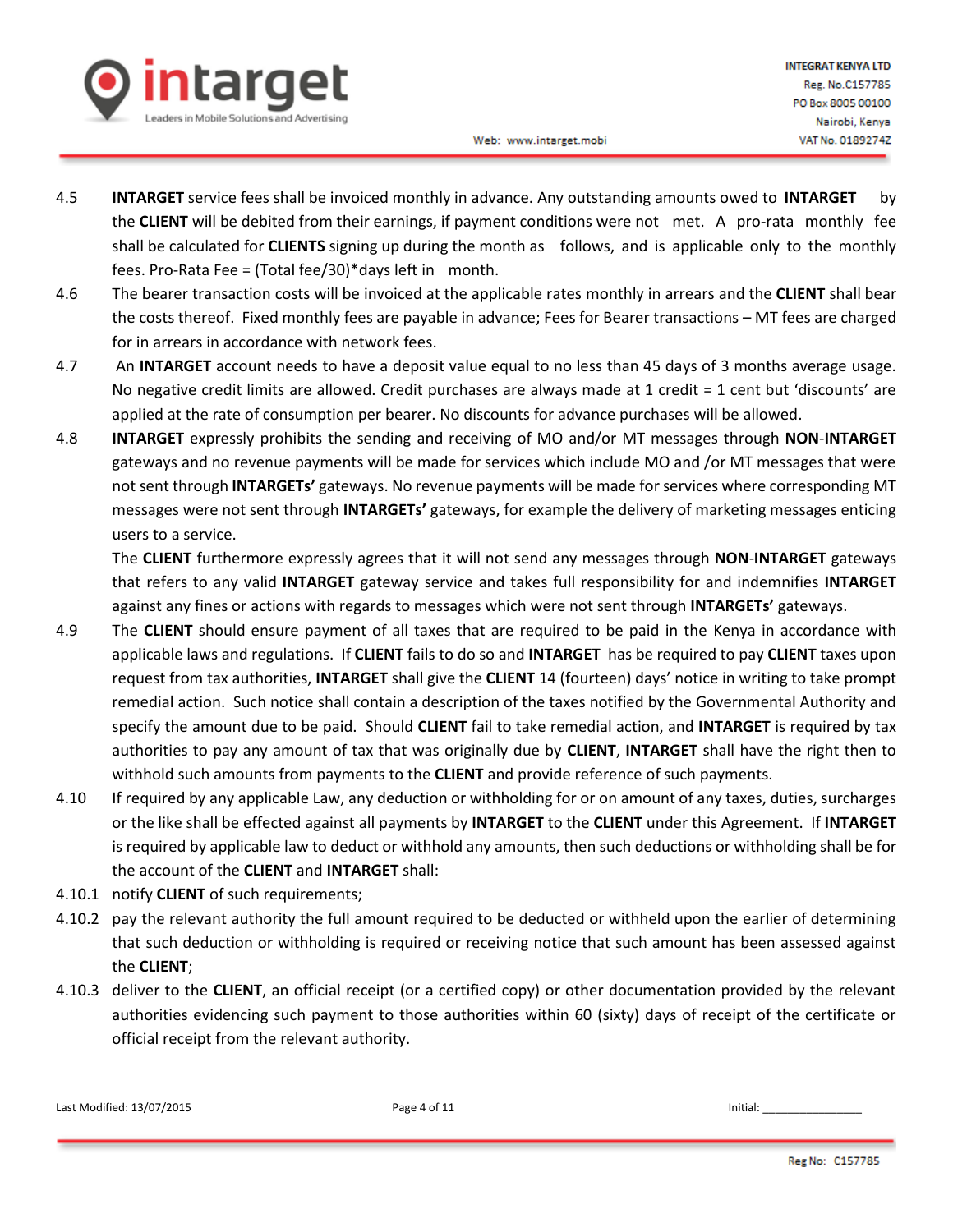

4.10.4 not be required to pay the **CLIENT** such additional amount as would be necessary to ensure that the net amount actually received by the **CLIENT** would be equal to the full amount the **CLIENT** would have received had no such deductions or withholding been required

## 5. **CHANGE OF COSTS**

Fixed costs may escalate annually. Transaction costs are subject to change at **INTARGET's** discretion but in accordance with mobile operator costs increases or decreases in which event such an increase or decrease shall be reflected in the cost structure between the parties. **INTARGET** hereby reserves its right to vary any previously quoted price if factors beyond the reasonable control of **INTARGET** so necessitate. The **CLIENT** will be notified of cost changes per e-mail 1 (one) month in advance where reasonably possible. These changes in costs shall be available a[t www.ke.higate.co.za](http://www.ke.higate.co.za/) through the provided account administration login.

#### 6. **PAYMENT**

The **CLIENT** shall pay for services, numbers, development and messages and any other applicable charge within 7 (seven) days of receipt of a valid **INTARGET** presented invoice. No offsetting of costs against revenue is permitted at invoicing level but can be negotiated with your account manager at payment level in special circumstances.

#### 7. **MESSAGE DISPUTES**

- 7.1 In the event of any differences between **INTARGET's** records for the number and value of transactions concluded and those of the **CLIENT**, **INTARGET's** billing records shall apply, unless the **CLIENT** can prove otherwise within 7 (seven) days of receipt of statement. In the event of any differences between **INTARGET's** records for the number and value of transactions concluded and those records of the mobile operator, the mobile operator's records shall apply, should **INTARGET** not be able to prove otherwise. The difference in pay-out shall then be carried over to the **CLIENT**.
- 7.2 In the event of any billing dispute with a mobile operator **INTARGET** shall endeavour to settle such dispute in the manner most favourable to **INTARGET'S** clients.

#### 8. **TERMS, CONDITIONS AND CODE**

- 8.1 The **CLIENT** shall only use the Services for lawful purposes and warrants that it shall strictly adhere to all applicable Kenyan Laws and regulations, and codes of conduct. The **CLIENT** shall take specific note of compliance relative to advertising and content. **INTARGET** shall, upon request of the **CLIENT**, act in an advisory capacity in this regard. The onus to keep informed of and review the content of the above however remains on the **CLIENT**.
- 8.2 The **CLIENT** shall refrain from utilizing the Services for the provision of any "adult" content including; inter alia, "glamour" content. The **CLIENT** shall approach **INTARGET** for clarification should it be in any doubt as to whether the Service provides any content of an adult nature, which clarification shall be determined in the sole and unfettered discretion of **INTARGET**.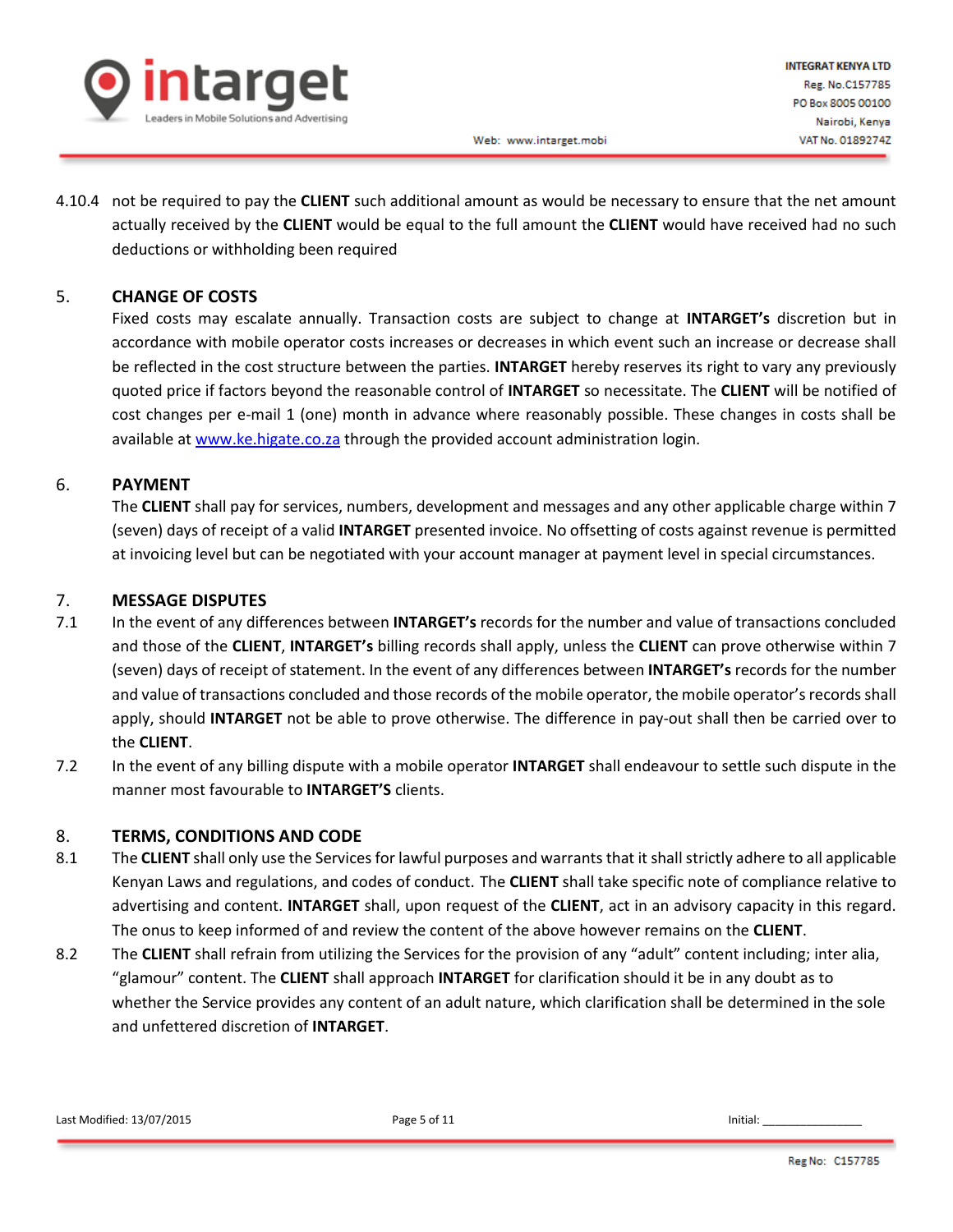

Web: www.intarget.mobi

## 9. **DISCLAIMER**

- 9.1 **INTARGET** shall not be held liable for the service delivery failure or failure of performance, or performance degradation due to the mobile operator's non-performance. **INTARGET** shall also not be held liable by any **CLIENT**, if some or all services are suspended or terminated by the operator(s) or any other regulatory body for any reason whatsoever, or if the agreements are cancelled due to any illegal activity or activity contravening the laws of Kenya and/or any relevant regulating or legislative rules and guidelines by the **CLIENT**.
- 9.2 **INTARGET** shall further not be held liable for the service delivery failure or failure of performance, or performance degradation due to the Software Programme provided and/or corresponding hardware failure or nonperformance. Whilst every effort is made by **INTARGET** to ensure the optimum functionality of **INTARGET's** Software Code, and/or hardware servers, **INTARGET** accepts no liability for direct or consequential loss, harm or damage as a result of access, installation or Integration by the **CLIENT**, and use of the Code to the recipients business or service functionality or giving rise to non-compliance of or contravention of any rule, regulation or legislative provision arising as a result of intrinsic errors, human error or subsequent modifications to the Software Code.
- 9.3 **INTARGET** cannot guarantee the continuance of any service and will not be held liable for any loss occasioned by **INTARGET**S decision to discontinue offering a service at any time in the future. The **CLIENT** agrees and accepts that the services offered by **INTARGET** are offered in **INTARGET**S sole and unfettered discretion. **INTARGET** shall endeavour where possible to provide the **CLIENT** with reasonable notice should a decision be taken to discontinue offering a service at any time.

#### 10. **INDEMNIFICATION**

10.1 The **CLIENT**, accordingly indemnifies and holds **INTARGET** harmless against all and any loss, liability, actions, and damages, (including direct, indirect, special or consequential damages), and whether in an action based on contract, negligence or any other action related to this contract and/ or the services rendered in terms thereof, arising out of or in connection with the failure or delay in the performance of the Services offered by **INTARGET**, as result of mobile operator malfunction or suspension or human error unless proven to be attributed to gross negligence or wilful intent on the part of **INTARGET**.

## 11. **DISPUTES, FINES AND SUSPENSIONS**

11.1 **INTARGET** shall have the right to retain any funds payable to the **CLIENT** in the case of breach of the terms of this agreement, by the **CLIENT**, or in case of a pending litigation between the parties in this agreement, or in case of pending CAK complaints [\(http://Ca.go.ke\)](http://ca.go.ke/) or networks fines, complaints directed to the **CLIENT** due to misconduct in the market. The **CLIENT** shall take full responsibility for any formal responses to any regulating body. **INTARGET** shall however be kept fully informed of the progress of any such proceedings. Any assistance given by **INTARGET** in this regard shall be at a prescribed fee and at the **CLIENT**S own risk. **INTARGET** is herewith absolved of any liability in this regard. The **CLIENT** shall at all times be responsible for payment upon demand of any fines or penalties imposed by any regulating or other authority.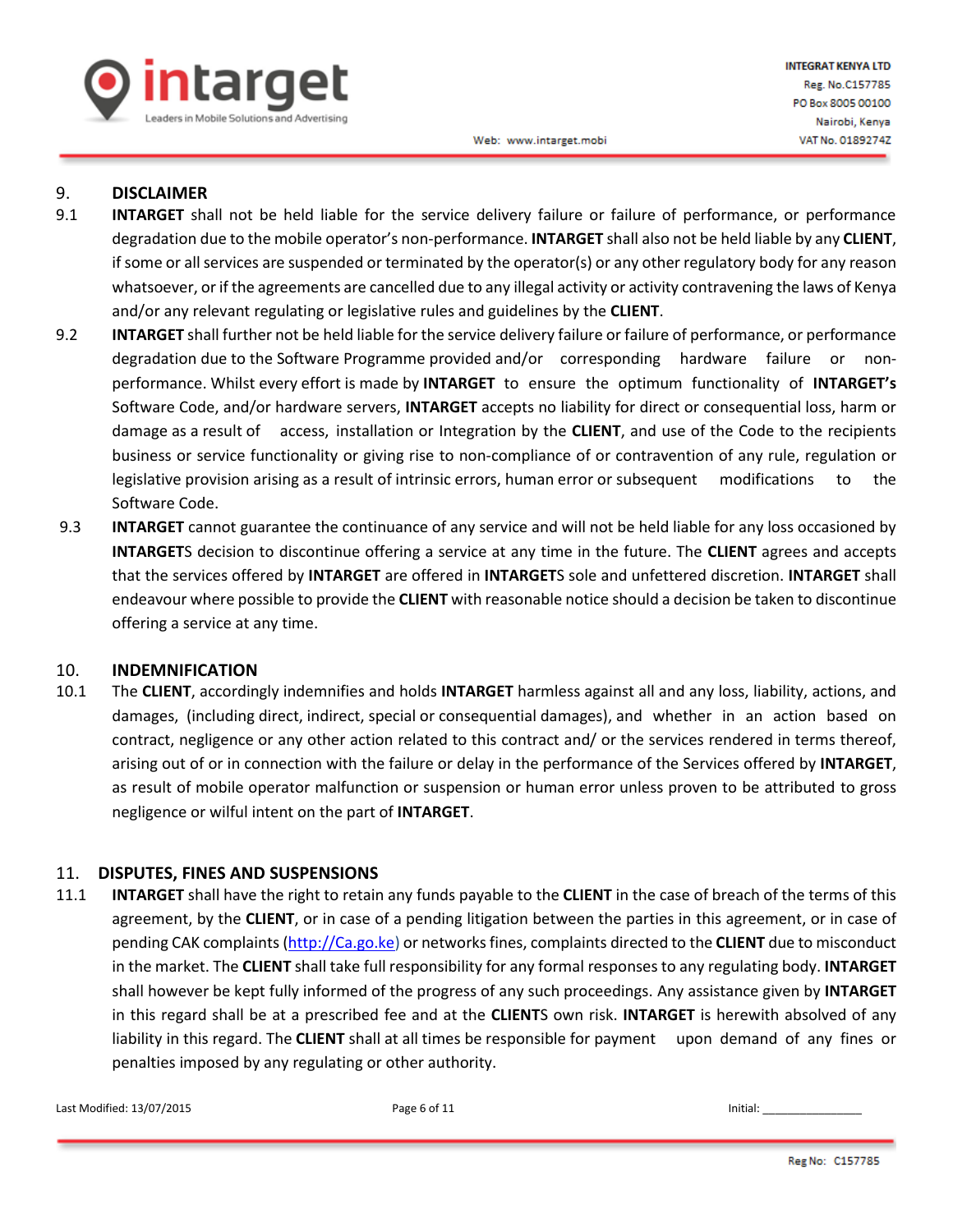

- 11.2 **INTARGET** reserves the right to, in its discretion, summarily suspend the services of a **CLIENT** that does not comply with the applicable law or in accordance with an instruction to suspend or summary suspension relative to the **CLIENT'S** services by a mobile operator. Such services shall only be reinstated when the **CLIENT** has taken appropriate corrective action.
- 11.3 **INTARGET** undertakes to provide full reasons to the **CLIENT** for any suspension of services within a reasonable period in the circumstances, shall re-instate such services as speedily as possible if appropriate if the agreement had not been terminated and shall not suspend any services in an arbitrary manner.

#### 12. **PRIVACY**

- 12.1 Whilst the name, cellular phone number(s), and other contact information of the **CLIENT** and its subscribers which is supplied to **INTARGET** when registering for the Services, shall not be made available to any third party without the consent to the **CLIENT** and/or Subscribers, **INTARGET** nevertheless is able to trace the Source of a message, and such information shall be made available to the authorities if required by law.
- 12.2 **INTARGET** or its staff shall not sell or rent any personally identifiable information about the **CLIENT**'s or its subscribers to any third party. However monitoring or recording of messages, subject to the **CLIENT**S security requirements, may take place for business purposes to the extent permitted by law, such as for example quality control and training for the purposes of marketing and improving the Services. However, in these situations, **INTARGET** shall not disclose information that could be used to personally identify the **CLIENT**.
- 12.3 The **CLIENT** must notify **INTARGET** immediately should any information of the **CLIENT** change.

#### **13 CONFIDENTIALITY**

Both parties undertake to maintain the confidentiality of all information imparted to it pursuant to this agreement including the "**KNOW – HOW**" and expertise of each of the respective parties. Neither party shall divulge or permit to be divulged any aspect of such information otherwise than for the purposes of this agreement. Confidential information will not include information which is at the time of disclosure already in the public domain or thereafter becomes part of the public domain otherwise than by breach of this agreement; and such information as the recipient is able to show was within its knowledge prior to the disclosure thereof and such information as the recipient is able to show subsequently lawfully came into its knowledge from a third party lawfully possessing such information. Confidentiality agreements will remain in place for 2 (two) years after date of termination of this agreement, unless otherwise agreed to in writing, this agreement shall supersede all prior non-discloser agreements.

#### **14 PASSWORD**

The **CLIENT** shall keep its password secure and warrant that no other person shall use the Services utilising its password, and acknowledges further that it is responsible for ensuring that no unauthorised access to the Services is obtained using its password, and that it shall be liable for all such activities conducted pursuant to such use, whether authorised or not.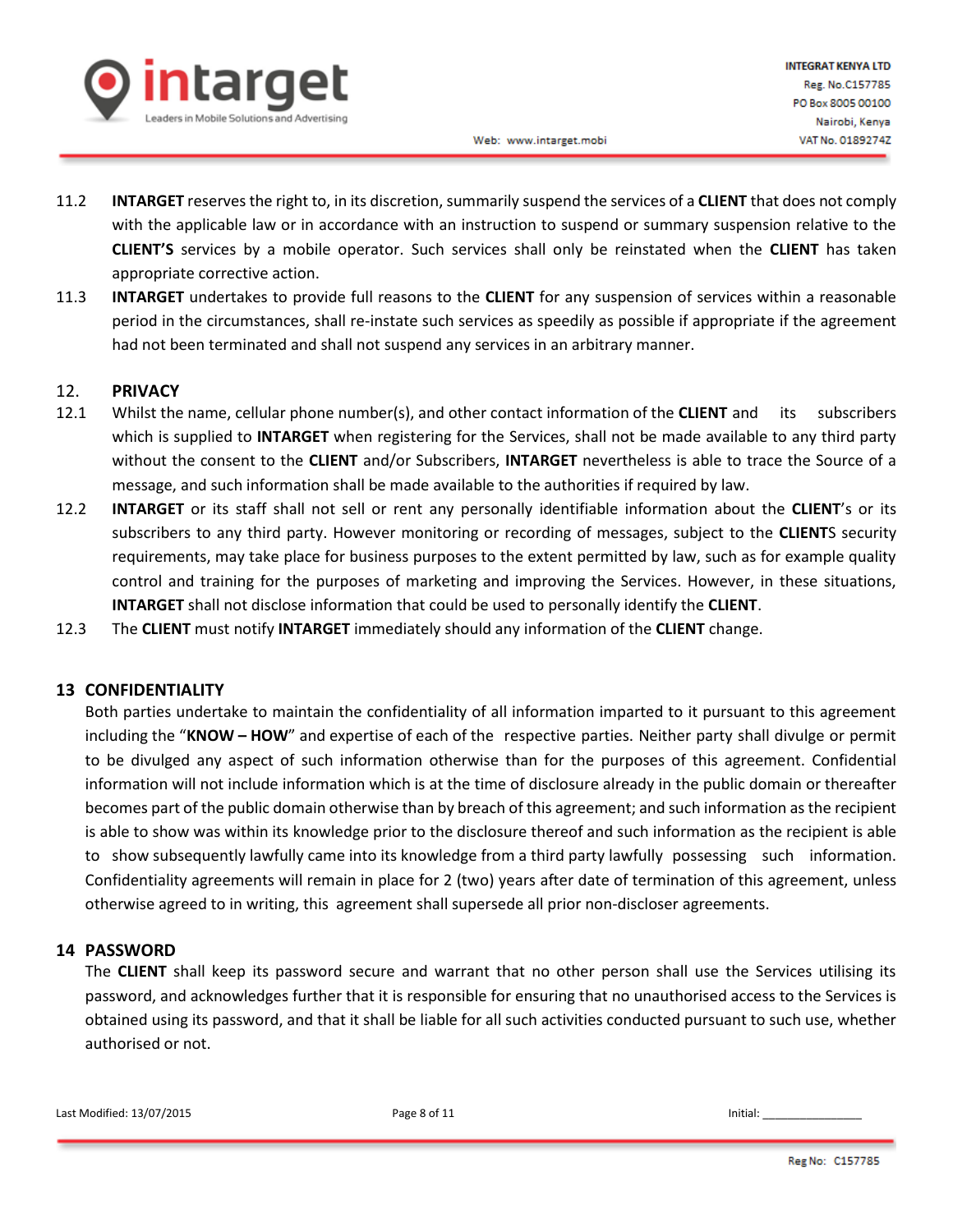

### **15 INTELLECTUAL PROPERTY RIGHTS**

The **CLIENT** acknowledges that **INTARGET** owns the intellectual property rights in and to its interfaces, and the unauthorised use thereof is expressly prohibited and shall cause **INTARGET** serious and irreparable harm.

#### **16 SERVICE LEVEL AGREEMENT**

The **CLIENT** shall adhere to the Service Levels as set out in Attachment "B".

## **17 ADMISSION OF OTHER PARTIES TO THE AGREEMENT**

The parties may by written agreement admit other parties to the agreement upon such terms and conditions as may be agreed upon. It shall be a term of such agreement that the party being admitted to this agreement shall be bound to the terms and conditions of this agreement as varied by the agreement admitting the new party to this agreement.

### **18. BREACH**

- 18.1 Should any Party ("**Defaulting Party**") commit a breach of any of the provisions of this Agreement, then any other Party ("**Aggrieved Party**") shall be obliged to give the Defaulting Party 14 (fourteen) days' written notice to remedy the breach. If the Defaulting Party fails to comply with such notice, the Aggrieved Party shall be entitled to cancel this Agreement against the Defaulting Party or to claim immediate payment and/or specific performance by the Defaulting Party of all the Defaulting Party's obligations whether or not the due date for payment and/or performance shall have arrived, in either event without prejudice to the Aggrieved Party's rights to claim damages. The foregoing is without prejudice to such other rights as the Aggrieved Party may have in law. The content of this clause 18 is to be read in conjunction with clause 11 regarding disputes, fines and/or summary suspension.
- 18.2 **INTARGET** reserves the right to, should the agreement be cancelled as a result of breach by the **CLIENT**, after notification to the **CLIENT** in writing / telefax or by e-mail, utilize and/or reallocate any/all recourses assigned to the **CLIENT**'S account as from no earlier than 15 days subsequent to such notification, including but not limited to numbers and keywords whether allocated by direct connection method or web tools in any manner whatsoever.
- 18.3 Should this agreement be terminated before the contract term has lapsed, the **CLIENT** shall be liable for all fixed costs and transaction costs for the remainder of the period, at the applicable rate for a standard Main Account at the time. The **CLIENT** shall in addition be liable for all historical transaction charges incurred up to date of cancellation or termination.
- 18.4 In the event of the non- payment of a valid **INTARGET** invoice, a **CLIENT**"s services may further be suspended pending payment failing which **INTARGET** shall be entitled to cancel the agreement in terms of this clause 18.
- 18.5 Notwithstanding the provisions of this clause 18 **INTARGET** shall, in the event of a severe and /or continuous breach of compliance with the governing regulatory and/or legislative provisions by the **CLIENT**, be entitled to summarily, without notification to rectify, cancel this agreement.

Last Modified:  $13/07/2015$  Page 9 of 11 **Page 10** and  $\overline{a}$  and  $\overline{b}$  and  $\overline{c}$  and  $\overline{d}$  and  $\overline{b}$  and  $\overline{b}$  and  $\overline{b}$  and  $\overline{b}$  and  $\overline{b}$  and  $\overline{b}$  and  $\overline{b}$  and  $\overline{b}$  and  $\overline{b}$  a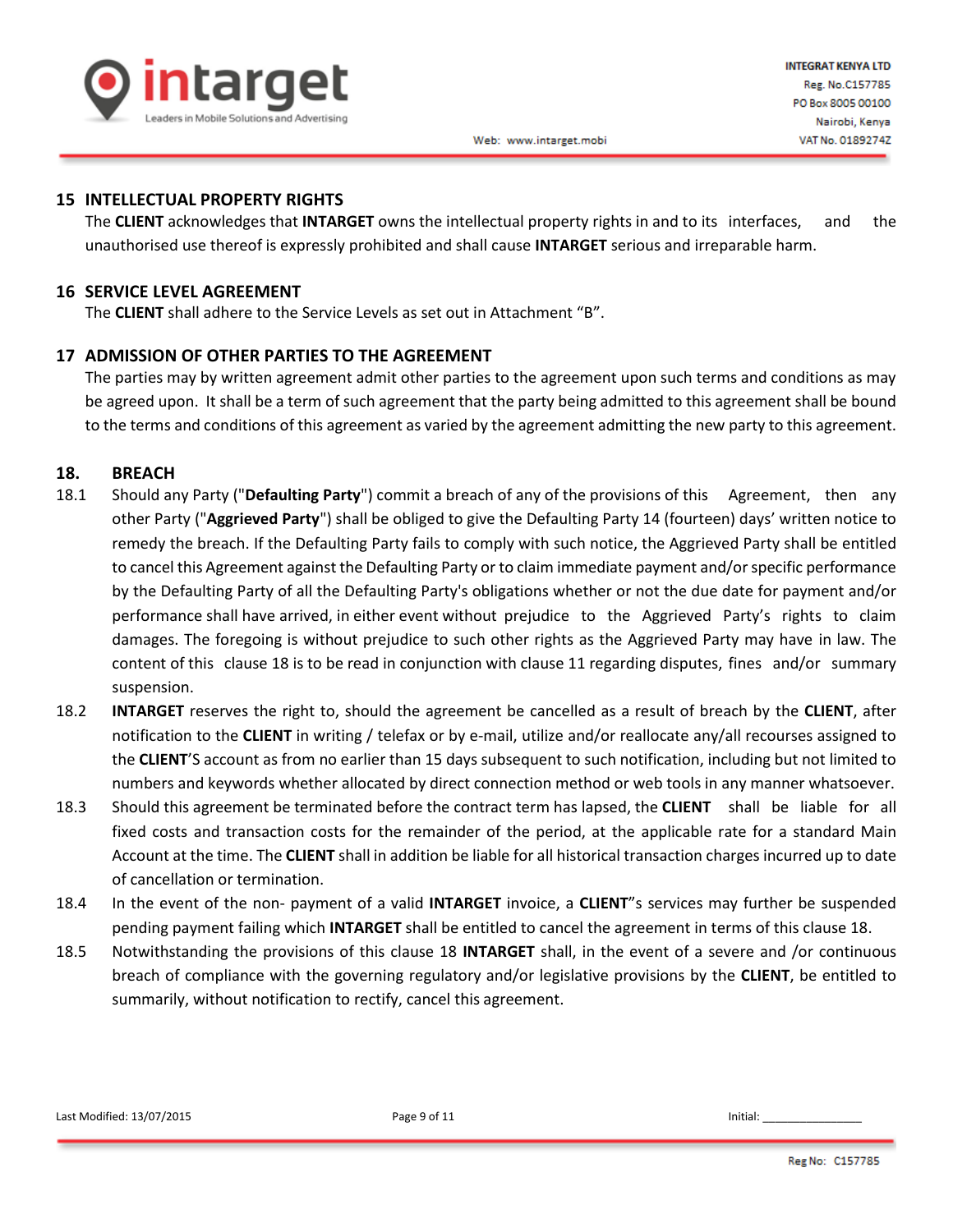

## **19. DOMICILIUM CITANDI ET EXECUTANDI**

The parties choose as their domicilium address for all purposes including the service of court process the address set out in this agreement. A party may change its domicilium address on 30 (thirty) days written notice to the other party.

### **20. NOTICES**

Every notice, consent or other communication required or permitted hereunder from either party shall be in writing. It shall be sufficiently given or transmitted if and when:

- 20.1 Hand delivered to the other party at its domicilium address, or at such address as the receiving party may have designated in writing;
- 20.2 transmitted by means of a telex or telefax to the addressee's telex or telefax number and in respect of which telex or telefax an acknowledgment has been received;
- 20.3 deposited in the mail, duly registered with postage pre-paid for prompt delivery and addressed to the other party at its domicilium address. A notice deposited in the mail in terms of this sub-clause shall be deemed to have been delivered on the seventh business day after the date of posting.
- 20.4 sent by e-mail which shall have presumed to have been received on the same day that it was sent unless proven to the contrary.

#### **21. GENERAL**

- 21.1 No waiver by a party of any breach, failure or default in performance by the other party, and no failure, refusal or neglect by a party to exercise any right hereunder or to insist upon strict compliance with or performance of the other party's obligations under this agreement, shall constitute a waiver of the provisions of this agreement and a party may at any time require strict compliance with the provisions of this agreement.
- 21.2 This agreement constitutes the entire agreement between the parties who acknowledge that there are no oral or written understandings or agreements between them relating to the subject matter of this agreement. No amendment, consensual cancellation or other modification of this agreement and specifically this clause shall be valid or binding on a party hereto unless reduced to writing and executed by both parties hereto.
- 21.3 This agreement shall be subject to the jurisdiction of the Courts of Kenya and governed in accordance with the laws of the Republic of Kenya.
- 21.4 All the provisions of this agreement shall be severable and no provision shall be affected by the invalidity of any other provision of this agreement.
- 21.5 Whenever a personal pronoun is used in this agreement, it is understood that such usage shall include singular and plural, masculine, feminine and neuter and refer in appropriate cases to juristic persons as well as natural persons.
- 21.6 The parties acknowledge that they have entered into this agreement, duly authorized, after making independent investigations and that neither party has made any representations or given any warranties other than as may be set out in this agreement.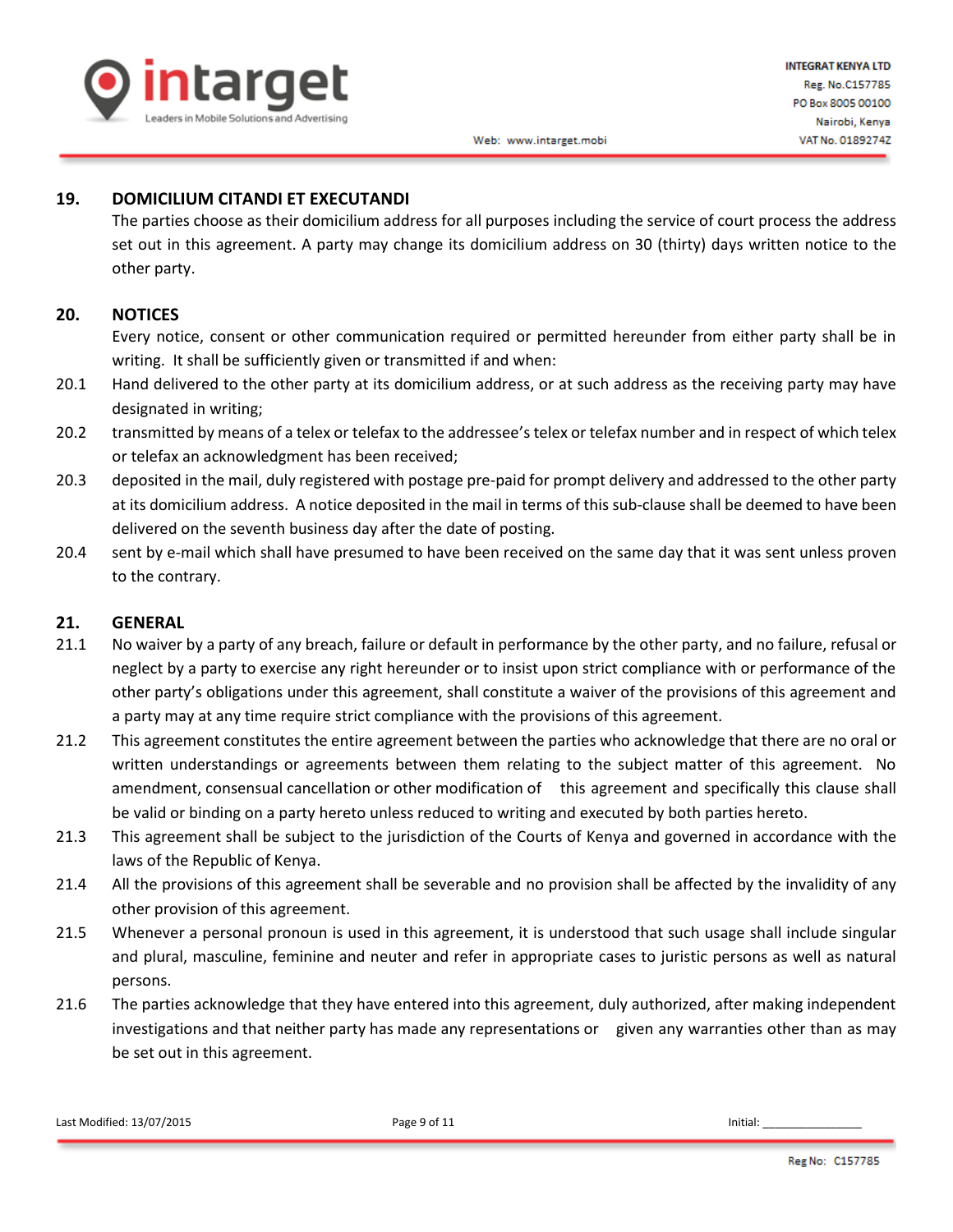

21.7 Attachments "A" and "B" hereto are deemed to form part of this agreement and are incorporated herein. Upon the signing of this agreement and attachments and making use of the services provided by **INTARGET** the **CLIENT** declares and acknowledges that it has taken note of and has informed of itself of all information referred to herein.

| DATED at _____________________ this ______ day of ______________________________ 20____ |  |                                   |                                                                                                                               |                                      |
|-----------------------------------------------------------------------------------------|--|-----------------------------------|-------------------------------------------------------------------------------------------------------------------------------|--------------------------------------|
| <b>AS WITNESSES:</b>                                                                    |  |                                   |                                                                                                                               |                                      |
| 1.                                                                                      |  |                                   |                                                                                                                               |                                      |
| 2.                                                                                      |  | <b>INTARGET (Duly Authorized)</b> |                                                                                                                               |                                      |
|                                                                                         |  |                                   |                                                                                                                               |                                      |
| DATED at ____________________this ______ day of ________________________________ 20____ |  |                                   |                                                                                                                               |                                      |
| <b>AS WITNESSES:</b>                                                                    |  |                                   |                                                                                                                               |                                      |
| 1.<br>2.                                                                                |  | The CLIENT (Duly Authorized)      |                                                                                                                               |                                      |
| Authorized Representative Name:                                                         |  |                                   | <u> 1980 - Johann John Stone, market fransk politiker (d. 1980)</u>                                                           |                                      |
| ID nr of Representative:                                                                |  |                                   | <u> 1989 - Johann John Stone, mars et al. 1989 - John Stone, mars et al. 1989 - John Stone, mars et al. 1989 - John Stone</u> |                                      |
| Residential Address of signatory:                                                       |  |                                   |                                                                                                                               |                                      |
| Designation:                                                                            |  |                                   |                                                                                                                               |                                      |
| Cell Number:                                                                            |  |                                   |                                                                                                                               |                                      |
| Last Modified: 13/07/2015                                                               |  | Page 10 of 11                     |                                                                                                                               | Initial: <u>____________________</u> |